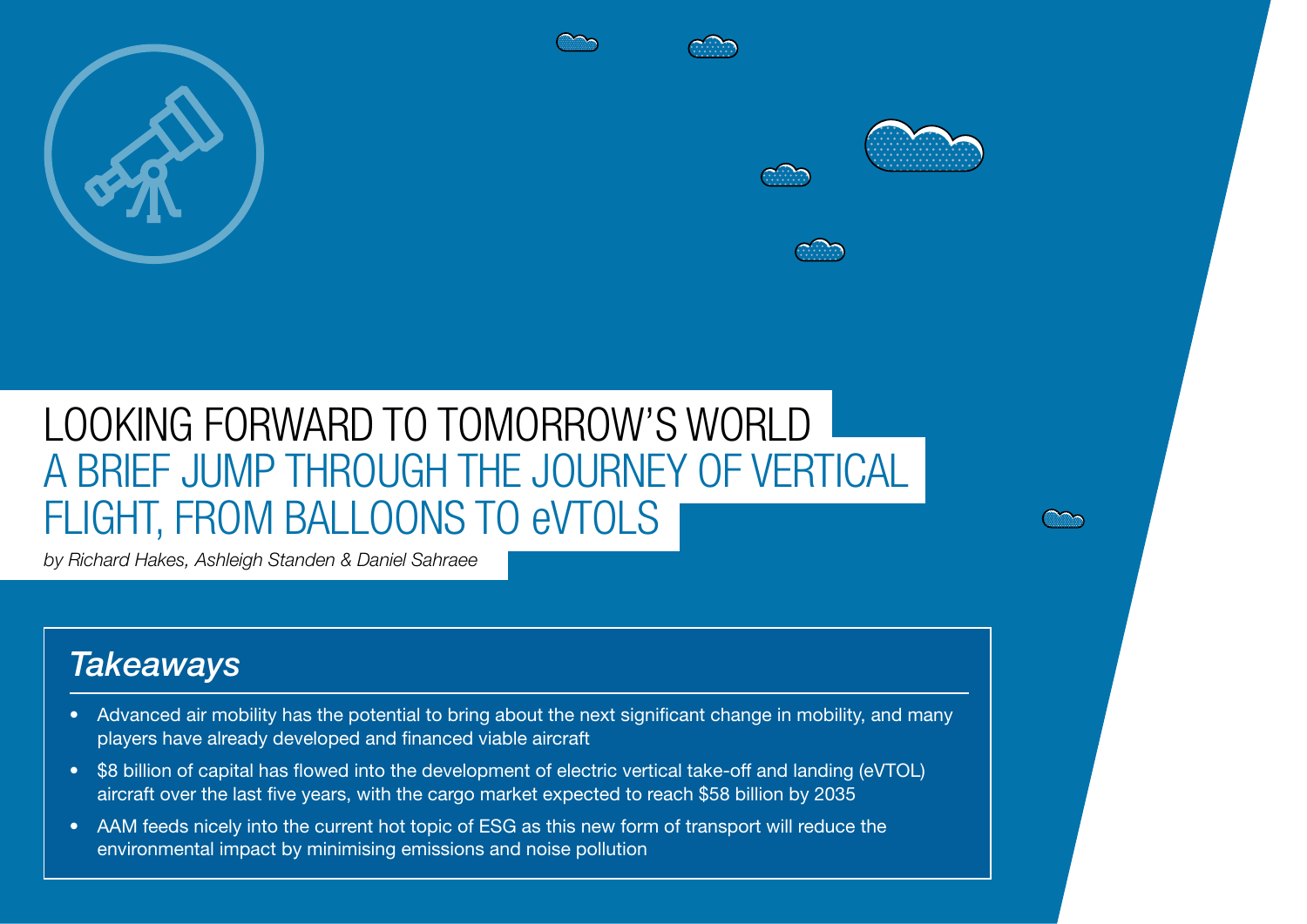



When in 1784 Vincenzo Lunardi, the 'Daredevil Aeronaut', demonstrated a hydrogen balloon flight from the Artillery Ground of the Honourable Artiller<br>Company in London, a short walk from Reed Smith's London office, he funda hydrogen balloon flight from the Artillery Ground of the Honourable Artillery Company in London, a short walk from Reed Smith's London office, he found instant fame as he completed the first manned flight over England. Watched by other luminaries of the day, including the then Prince of Wales and, reportedly, a crowd of 200,000, he travelled as far as Hertfordshire, fuelling in the process a ballooning fad that gripped the nation. Lunardi travelled with a slightly under-inflated balloon (taking off prematurely because of the crowd's impatience), a dog, a cat and a (caged) pigeon (although he did stop briefly to release the by-then rather airsick cat). By this stage the French had been ballooning for a year, but many of the attempts had been so heroically unsuccessful as to lead to significant scepticism for this new fad and many dismissed Lunardi's experiment as merely an amusing entertainment. Not all of Lunardi's experiment went according to plan: he had anticipated being able to row the balloon through the air and so had brought along a variety of oars with him to do so. Perhaps it is unsurprising against this backdrop that Lunardi's efforts were met with a mixture of admiration, fear, amazement, pity, incredulity and disbelief.

Today, like Lunardi's crowd, the Prince of Wales, and the cat, we stand at the dawn of a new era of aviation. Advanced air mobility represents the next inflection point in aviation's continual evolution. Despite our clear cultural affection for the vertical take-off – from balloons, to the Harrier jump jet, through to Elphaba's broomstick and Superman – we have a hard time accepting that it could become part of our daily lives. Mention the prospect of delivery drones, unmanned aerial vehicles, or of hopping on an electric-powered flight to go to the pub and you are likely to be met with a look that says "dream on". But, despite a lack of real awareness of this technology, AAM has the potential to bring about the next significant change in mobility and perhaps the global economy, promising to transform how people and cargo are moved. In the United States alone, [the AAM market is forecast to be worth \\$115 billion annually by 2035,](https://www2.deloitte.com/us/en/insights/industry/aerospace-defense/advanced-air-mobility.html/) creating more than 280,000 highpaying jobs.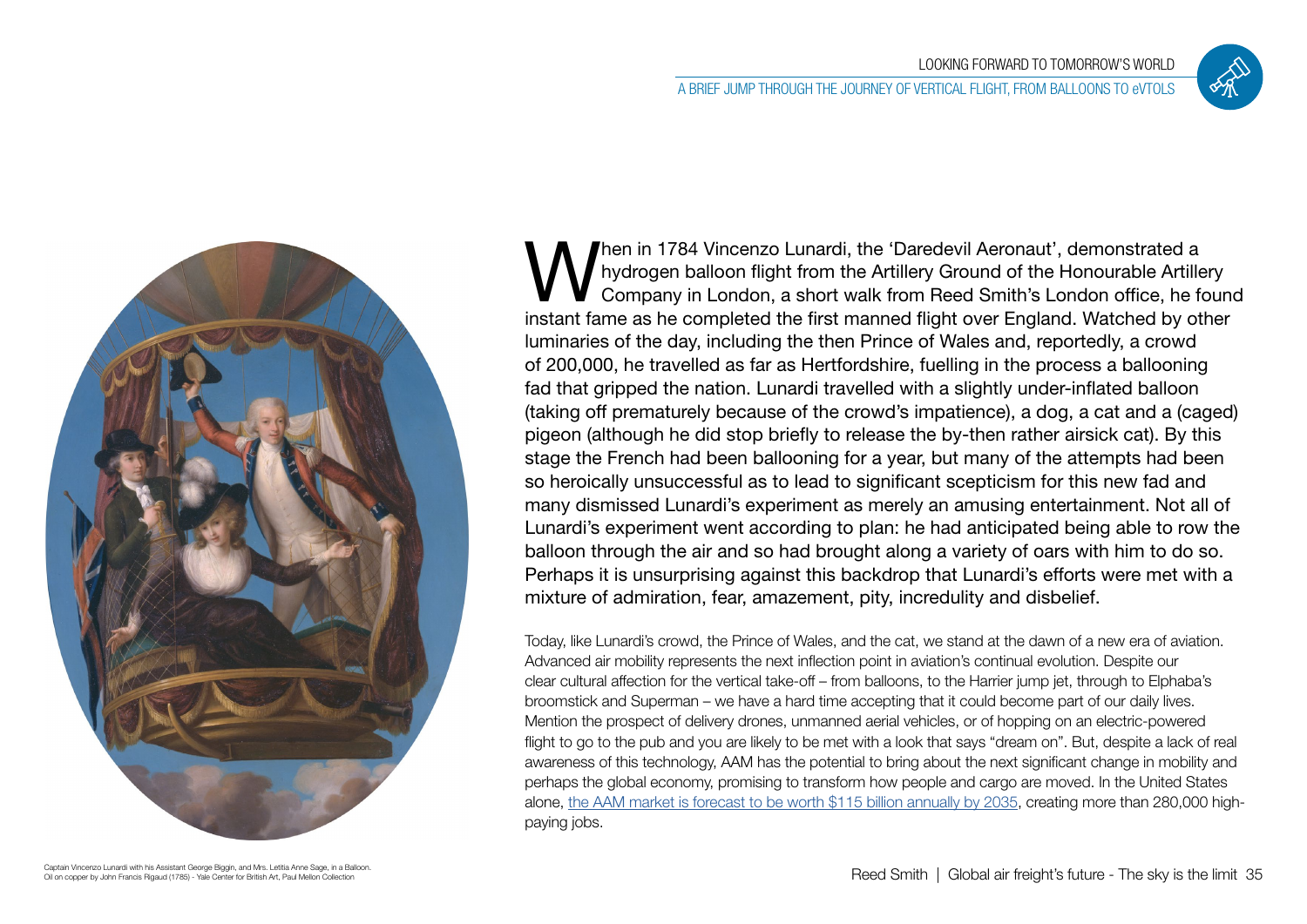# The 'aircraft'

Developing out of small, unmanned (drone) aircraft a race is underway to develop larger electric vertical take-off and landing (eVTOL) aircraft, which will be capable of operating between places not currently or readily served by surface transportation or existing aviation.

Expected to eventually be unmanned and autonomous, eVTOL aircraft are runway independent, and incorporate non-traditional electric or hybrid propulsion. As anyone with an electric car will have realised, electric motors (and potentially, eventually, hydrogen fuel cells) and streamlined controls can greatly simplify a propulsion system and improve mechanical reliability, while in the process substantially reducing costs. This reduces the environmental impact by minimising emissions and noise pollution.

#### There are several configurations being developed in the eVTOL market. These include:



Multi-rotor – efficient to take off and land (but less so to cruise due to the lack of aerodynamic lift). These are slower and have the shortest range, but are easiest to certify.



Lift and cruise – a simple design and arguably the most reliable. These aircraft are expected to be easier to certify and easier to maintain, but are less efficient (due to the extra mass and drag coming from the lifting rotors) and so have a shorter range.



Tilt rotor – capable of higher speed and longer range, but more complex and thus more challenging to certify.

Vectored – efficient, long range but energy intensive and noisy (and may require new battery technology to be truly viable).



36 Reed Smith | Global air freight's future - The sky is the limit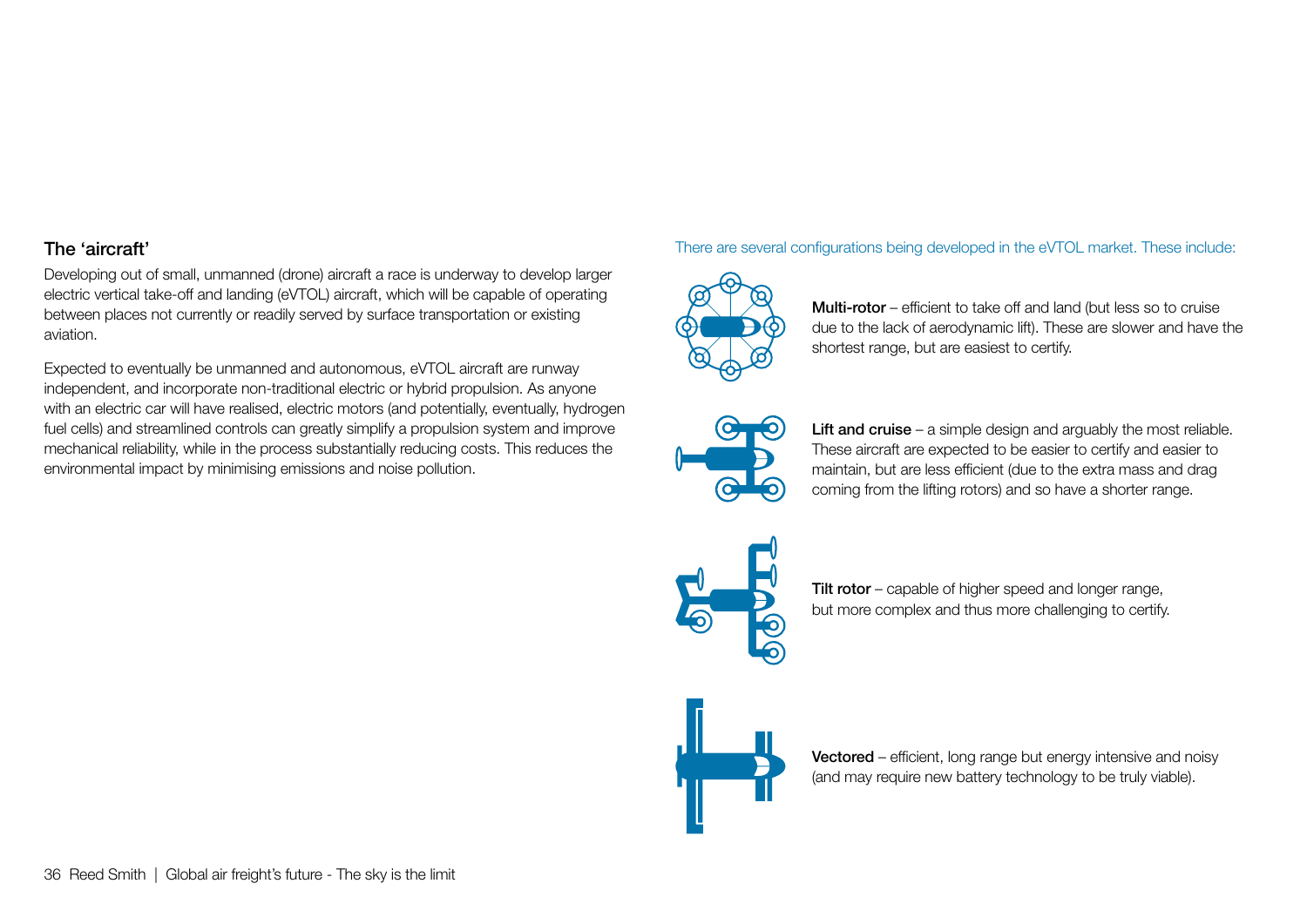

# Market landscape

As Domhnal Slattery, chief executive of the aircraft leasing company [Avolon, told Reuters](https://www.reuters.com/business/aerospace-defense/american-airlines-invest-electric-aircraft-maker-vertical-aerospace-2021-06-10/)  [in an interview this year,](https://www.reuters.com/business/aerospace-defense/american-airlines-invest-electric-aircraft-maker-vertical-aerospace-2021-06-10/) "If you think about transportation strategically this is the next big frontier". It is a frontier being explored by a combination of entrepreneurs, giants of aerospace and global logistics companies, like Airbus and Boeing (Aurora), Amazon Prime, DHL, a major U.S. postal company and even an online food ordering and delivery service.

Much like the early aeronauts and their balloon designs, at present there is no single dominant design or business model in the eVTOL market. Broadly, each of the key players is targeting certification before 2026, but there has to be real uncertainty around the timeline for those manufacturers that have no experience of certifying an aircraft, let alone the challenges of entering mass production.

However, there have been significant developments and commitments that give us an indication of what is possible. For example, one of the top three global leasing companie[s](https://avolon.aero/newsroom-and-thoughts/avolon-vertical-eurospace-announce-worlds-largest-evtol-aircraft-order) [has signed an order for up to 500 eVTOLs valued at \\$2 billion](https://avolon.aero/newsroom-and-thoughts/avolon-vertical-eurospace-announce-worlds-largest-evtol-aircraft-order) with Vertical Aerospace, an eVTOL maker backed by investors including major airlines. Vertical reportedly has preorders for up to 1,000 eVTOL aircraft, along with a pre-order option from Virgin Atlantic, [all](https://vertical-aerospace.com/vertical-aerospace-announces-intention-to-become-publicly-traded-company-via-merger-with-broadstone-acquisition-corp/)  [valued at up to \\$4 billion.](https://vertical-aerospace.com/vertical-aerospace-announces-intention-to-become-publicly-traded-company-via-merger-with-broadstone-acquisition-corp/)

[The designer and manufacturer/developer Wisk](https://evtol.com/features/wisk-autonomous-air-taxis-boeing-urban-air-mobility-play/) is noteworthy as it has achieved a number of 'firsts', in particular the first flight of an all-electric, autonomous eVTOL aircraft designed for passenger use in the United States. Boeing has invested in the company, and it is telling that while some companies building eVTOL aircraft are starting with a manned aircraft with the goal of later transitioning to an unmanned aircraft, Wisk is going straight to self-flying notwithstanding that will mean it is later to the market. Wisk has surpassed 1,500 test flights, entered a partnership with NASA, partnered with Boeing (Aurora), and built and flight-tested two new aircraft, bringing Wisk up to nine full-scale aircraft.

Germany's [Lilium Jet](https://lilium.com/company) first flew its full-size, two-seat Eagle prototype in 2017, and a fiveseat version in 2019. Lilium has already achieved more than 100 flights, and has more than 700 employees. A six- or seven-seat production version is planned for 2025 as a flying taxi, with a range of more than 150 miles.

Jody is intended to be a four-passenger commercial aircraft with a pilot, capable of travelling up to 150 miles, and Joby Aviation and the parent company of a leading American mobility provider have agreed to integrate their services (Joby will now transport passengers in the New York area to JFK airport), and the American mobility provider mus[t invest \\$125 million](https://www.jobyaviation.com/news/joby-aviation-welcomes-new-75m-investment-from-uber-as-it-acquires-uber-elevate-and-expands-partnership/).

Archer is developing multiple models of eVTOL aircraft focused on improving mobility in cities. Its five-seat eVTOL aircraft is capable of carrying four passengers for up to 60 miles using today's battery technologies. In February 2021, [Archer announced it would start an](https://www.bloomberg.com/news/articles/2021-06-11/electric-flying-taxi-backed-by-united-airlines-unveiled-in-l-a)  [air taxi service in Los Angeles by 2024.](https://www.bloomberg.com/news/articles/2021-06-11/electric-flying-taxi-backed-by-united-airlines-unveiled-in-l-a) Los Angeles is also one of United Airlines' major hubs, so it should come as no surprise that United Airlines now has an agreement to work with Archer, contributing its expertise in airspace management to assist Archer with the development of battery-powered, short-haul aircraft, together with a commitment to a purchase agreement worth potentially in excess of \$1 billion to acquire a fleet of 200 eVTOLs, which are expected to give customers a quick, economical and low-carbon way to get to United's hub airports and commute in dense urban environments within the next five years.

Brazilian aircraft manufacturer Embraer has designed, developed and certified close to 50 aircraft models, delivering over 8,000 aircraft to over 100 countries. Embraer formed EVE as a breakaway subsidiary from its EmbraerX technology incubator, having already signed letters of intent for over 1,000 aircraft, with the number still growing, which is arguably the largest order book in the market. For example, [Avantto, the largest operator of Embraer](https://eveairmobility.com/eve-and-avantto-to-develop-urban-air-mobility-uam-operations-in-brazil-and-latin-americaeve-and-avantto-to-develop-urban-air-mobility-uam-operations-in-brazil-and-latin-america/)  [executive jets in Latin America, has signed a letter of intent with Eve](https://eveairmobility.com/eve-and-avantto-to-develop-urban-air-mobility-uam-operations-in-brazil-and-latin-americaeve-and-avantto-to-develop-urban-air-mobility-uam-operations-in-brazil-and-latin-america/) for 100 of its eVTOL aircraft, and Bristow, a Texas-based helicopter operator, has similarly placed a conditional order for up to 100 aircraft from Eve, with deliveries expected to start in 2026.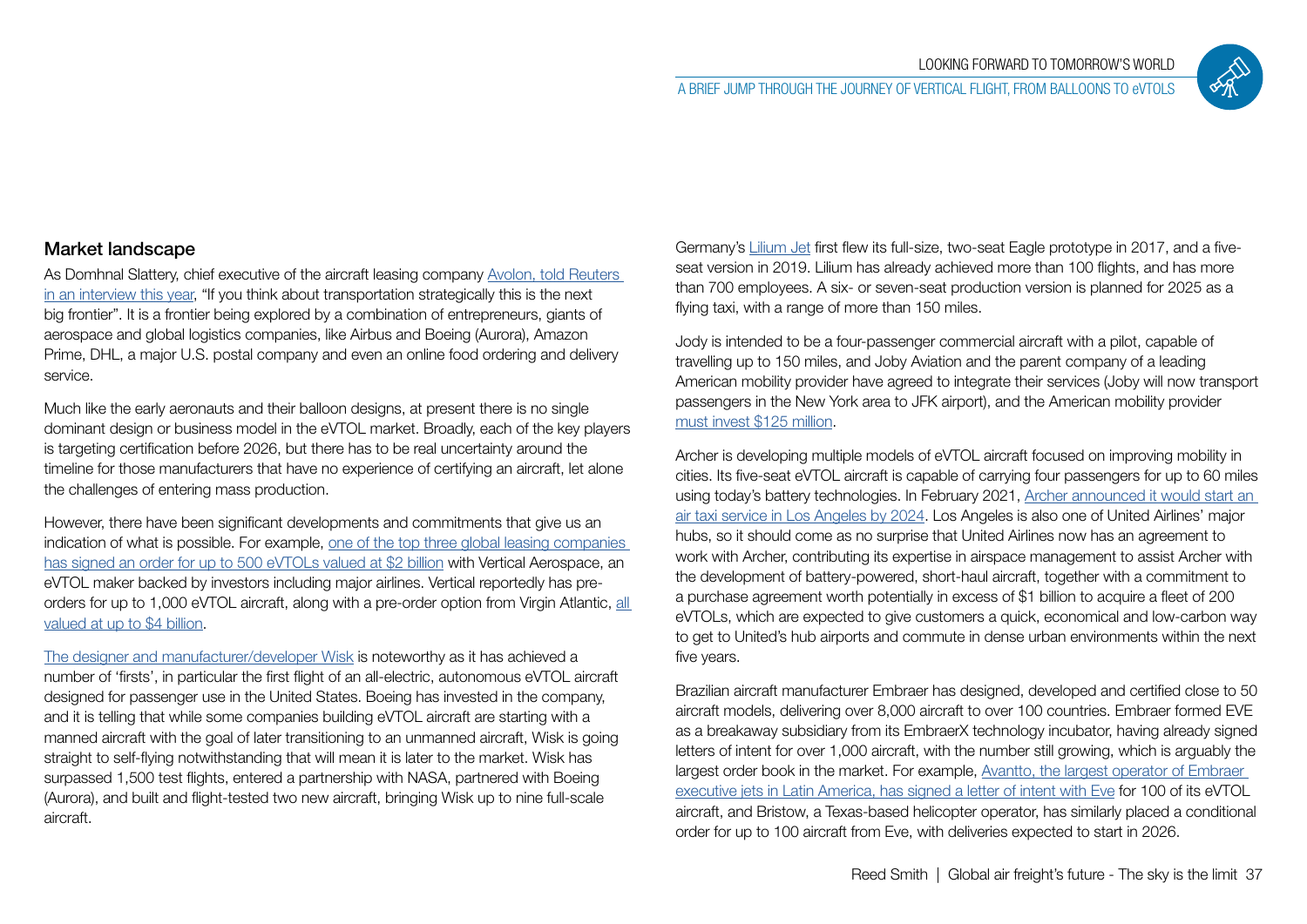

[CityAirbus NextGen](https://www.airbus.com/en/innovation/zero-emission/urban-air-mobility/cityairbus-nextgen) is an all-electric, four-seat 'lift and cruise' configuration eVTOL with an 80 km range and a cruise speed of 120 km/h, making it well-suited to flight operations in major cities, providing city commuting and an efficient air transport service between strategic locations in urban and suburban environments. Given their market position in commercial aviation, Airbus is, perhaps unsurprisingly, also focussed on a comprehensive approach that goes beyond just the aircraft to the rest of the ecosystem, including traffic management, routing, and noise mapping.

#### Attractive asset class

[Some \\$8 billion of capital has flowed into the development of eVTOL aircraft o](https://www.mckinsey.com/industries/aerospace-and-defense/our-insights/future-air-mobility-blog/looking-to-the-skies-funding-for-future-air-mobility-takes-off)ver the last five years, with the average deal size growing from approximately \$20 million in 2019 to over \$300 million in 2021. It has been estimated that the global addressable market for eVTOLs will [reach \\$1 trillion in 2040](https://advisor.morganstanley.com/the-busot-group/documents/field/b/bu/busot-group/Electric Vehicles.pdf), increasing to \$9 trillion by 2050, with applications including urban transportation, 'final mile' logistics, short-haul airline flights and defence. Indeed, by 2040, [830,000 eVTOL units are expected to be operating in the skies above](https://advisor.morganstanley.com/the-busot-group/documents/field/b/bu/busot-group/Electric Vehicles.pdf)  [the U.S. alone.](https://advisor.morganstanley.com/the-busot-group/documents/field/b/bu/busot-group/Electric Vehicles.pdf) KPMG examined 25 developed countries to gauge their readiness for the use of 'air taxis' in short-haul passenger transport and concluded that [eVTOLs will likely](https://home.kpmg/ie/en/home/insights/2021/10/aviation-2030-air-taxi-readiness.html)  [revolutionise urban mobility around the world in the coming decades](https://home.kpmg/ie/en/home/insights/2021/10/aviation-2030-air-taxi-readiness.html).

[Market commentators consistently forecast a compound annual growth rate](https://www.marketsandmarkets.com/Market-Reports/urban-air-mobility-market-251142860.html) of well over 10 percent for the urban air mobility (UAM) market in the near future. The drone package delivery market alone is projected to [grow from \\$2.1 billion in 2023 to \\$27.4 billion in](https://www.bloomberg.com/press-releases/2019-12-05/drone-package-delivery-market-worth-27-4-billion-by-2030-exclusive-report-by-marketsandmarkets)  [2030.](https://www.bloomberg.com/press-releases/2019-12-05/drone-package-delivery-market-worth-27-4-billion-by-2030-exclusive-report-by-marketsandmarkets) By 2026, eVTOL air taxi developers Joby Aviation and Archer each predict annual revenue in excess of \$2 billion. Lilium and Archer have gone further with their predictions, with Lilium anticipating nearly \$6 billion in revenue in 2027 and Archer targeting more than \$12 billion by 2030. To put that into perspective, the world's leading helicopter manufacturer (Airbus Helicopters), which has a large certified product line and established support business, has [revenue of around \\$6.2 billion.](https://www.airbus.com/en/newsroom/press-releases/2021-02-airbus-reports-full-year-fy-2020-results) In addition, [PitchBook forecasts](https://pitchbook.com/blog/from-evtols-to-air-taxisa-closer-look-at-passenger-air-mobility) that the global air taxi passenger mobility market will grow from approximately \$1.5 billion in 2025 to more than \$150 billion by 2035.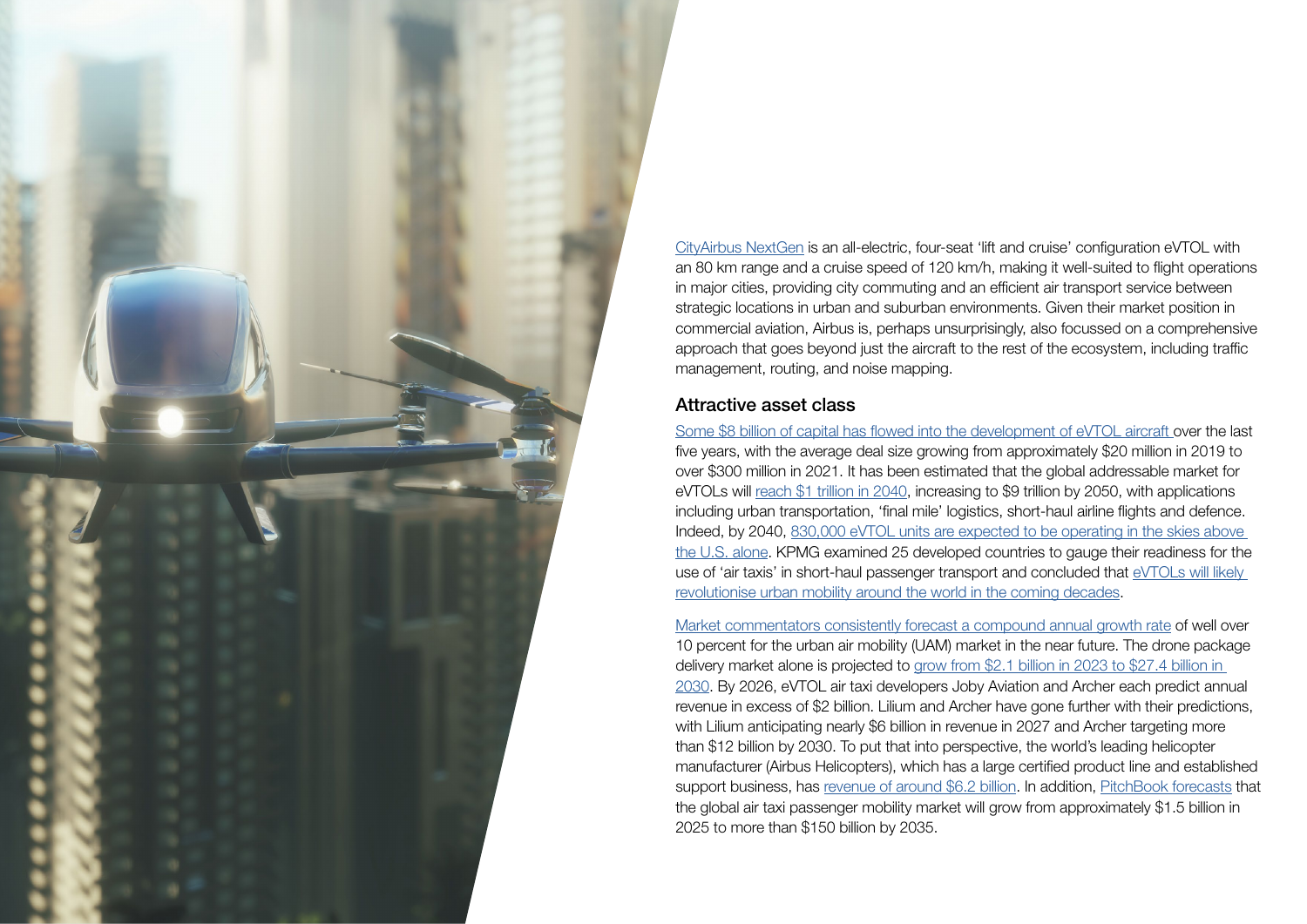

# SPAC to the future?

The eVTOL companies that secured significant investments prior to the COVID-19 pandemic typically [raised capital through seed, Series A, Series B and Series C funding](https://evtol.news/news/financing-the-electric-vtol-revolution)  [rounds with external investors who were offered equity or part ownership in the company.](https://evtol.news/news/financing-the-electric-vtol-revolution) A growing number of companies across the AAM industry are looking to merge with a special purpose acquisition company (SPAC) that is already publicly traded to raise funds. Since late 2020, at least a half-dozen companies active in the AAM sector have announced, or it has been rumoured, that they intend to complete a business combination with a SPAC.

Archer was the first eVTOL developer to jump on the SPAC bandwagon, announcing its plans in early February 2021, followed not long after by [Lilium, which agreed to go public](https://lilium.com/newsroom-detail/lilium-closes-business-combination-with-qell-begin-trading-on-nasdaq-under-lilm)  [via a reverse merger with a SPAC, Qell Acquisition](https://lilium.com/newsroom-detail/lilium-closes-business-combination-with-qell-begin-trading-on-nasdaq-under-lilm), founded by former General Motors executive Barry Engle. Joby, Archer, and Lilium are all part of a wave of technology startups going public through combinations with SPACs. Archer, Jaby and Lilium alone had an aggregate post-money valuation in excess of \$13 billion.

# Freight and cargo

AAM will bring cutting-edge, dual-use technologies that promise to provide affordable mobility for various commercial, civil, and defence purposes. Whether through the delivery of goods in urban environments, improving accessibility for remote population centers through passenger and cargo mobility, or providing an entirely new (and green?) passenger travel mode within a city, AAM can make these flights a part of daily life.

[The AAM cargo market is hotly tipped to grow and achieve scale before the passenger](https://www2.deloitte.com/us/en/insights/industry/aerospace-defense/advanced-air-mobility.html/#endnote-sup-6)  [market](https://www2.deloitte.com/us/en/insights/industry/aerospace-defense/advanced-air-mobility.html/#endnote-sup-6), and is expected to reach \$58 billion by 2035. In some respects, cargo delivery – especially in less populated areas – is a much safer space in which to develop eVTOL technology, so that lessons learned in safety and reliability can then be applied to passenger services, such as air taxis, for which there is expected to be high demand in more populous urban centers. Such demand would generate high passenger load factors and revenue yields, it is hoped.

It is important to note that even though the technological factors driving passenger and cargo mobility are similar, the adoption curves will likely be different, primarily due to the uncertainties surrounding regulation and overall societal acceptance. Cargo mobility could have significantly greater near-term adoption than passenger mobility due to the lower psychological barriers and fewer regulatory hurdles related to safety. The primary driver for cargo AAM adoption and usage will likely be the level of autonomy, speed, and efficiency with which cargo eVTOLs can operate. Transporting people in autonomous eVTOL aircraft will then in due course build on the success of transporting cargo. From there, the technology will be able to facilitate missions beyond passenger and cargo mobility, including public safety operations, humanitarian relief, and infrastructure inspection.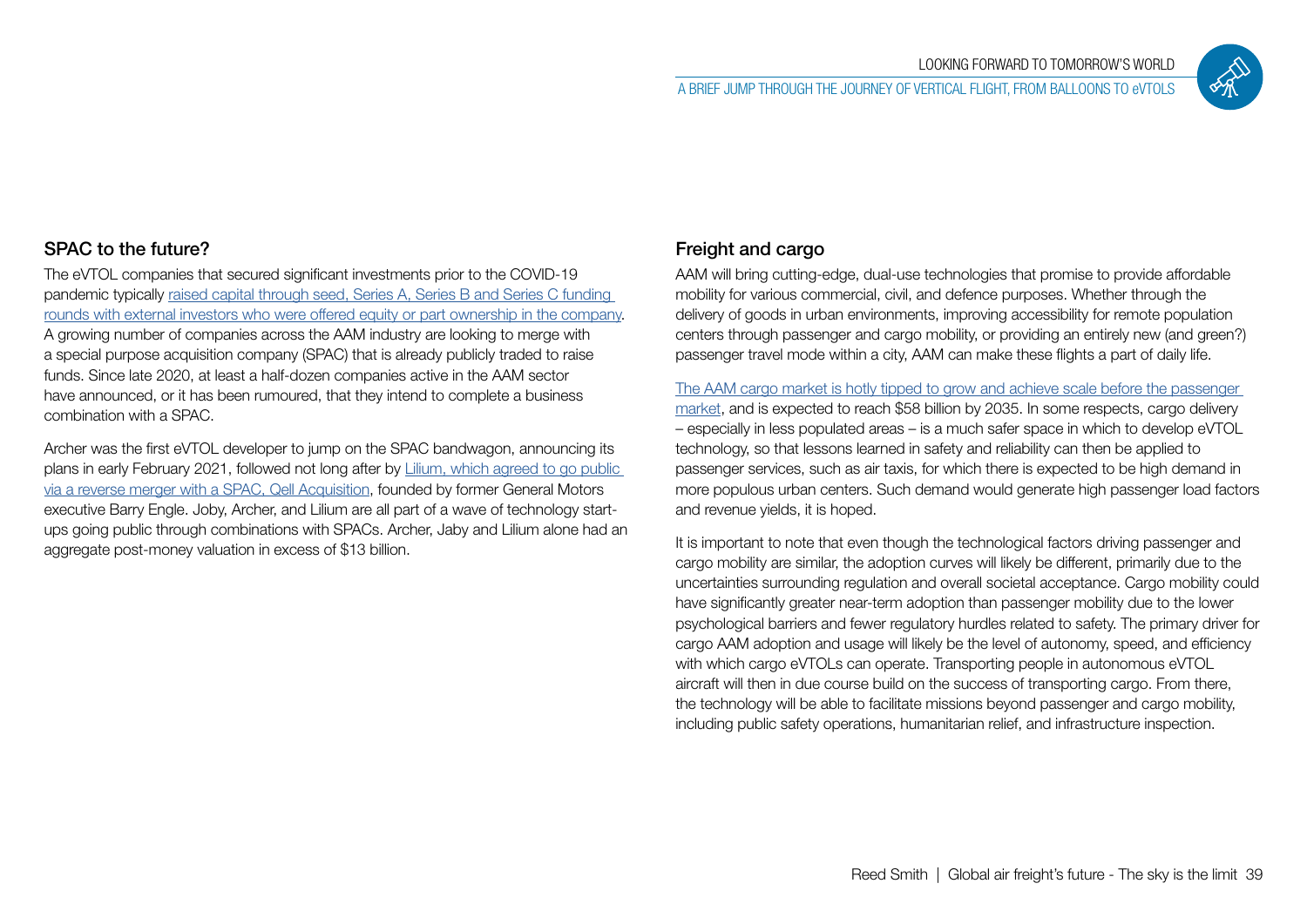#### Green dreams

It is all too apparent that aviation needs to be reimagined to align with the global environmental agenda. Twenty countries launched the International Aviation Climate Ambition Coalition (IACAC) at COP26 on 10 November 2021, committing to working with each other and through the International Civil Aviation Organization (ICAO) "to reduce aviation CO<sub>2</sub> emissions at a rate consistent with efforts to limit the global average [temperature increase to 1.5 degrees C"](https://cleanenergynews.ihsmarkit.com/research-analysis/cop26-nations-come-together-to-promote-aviation-decarbonization.html). A major focus of this commitment will be the development of more fuel-efficient aircraft, and less reliance on carbon derivative fuels.

As we emerge from the COVID-19 pandemic, air travel will be materially reshaped with airlines needing to embrace emerging technologies that decarbonise air travel. [NASA](https://sacd.larc.nasa.gov/sacd/wp-content/uploads/sites/102/2021/04/2021-04-20-RAM.pdf)  [has expressed the view](https://sacd.larc.nasa.gov/sacd/wp-content/uploads/sites/102/2021/04/2021-04-20-RAM.pdf) that the advent of greener technology will make smaller, cleaner aircraft more affordable, and that it expects more passengers to take to the air for 50- 500 mile journeys. The imperative to look for more sustainable forms of transport offers a springboard for the global aviation industry, an opportunity rather than a threat. McKinsey [has forecast](https://www.mckinsey.com/industries/aerospace-and-defense/our-insights/future-air-mobility-blog/reducing-aviation-emissions-over-the-long-and-short-haul) that this activity will center in underused regional airports rather than the big hubs, which is no surprise when in the United States, 90 percent of the population lives within 30 minutes of a regional airport (compared to 60 percent being within 30 minutes of a major airport). Even in Europe, 50 percent of people live within this 30 minute travel time. Overall, more affordable and greener air travel using less busy, more accessible airports will be a spur to air travel. This places AAM squarely at the forefront of a more sustainable aviation industry, accelerating the commercial roll-out of zero-emissions aircraft, enabled by eVTOLs. With its electric propulsion technology and new green fleet, coupled with an ability for point-to-point operations, AAM can advance progress toward zero-emission flight, enabling the aviation industry to lead in the creation of a more sustainable mode of transport.

# Regulatory position

A self-flying aircraft is a new concept for everyone, including the regulators, and the complexities and costs associated with certifying eVTOLs make Lunardi's battles with rowing oars and airsick cats seem simple in comparison.

The European Aviation and Space Agency (EASA) has pioneered VTOL certification through the [issuance of a Special Condition](https://www.easa.europa.eu/sites/default/files/dfu/SC-VTOL-01.pdf) on 2 July 2019. In the preamble to the Special Condition, EASA summarises the problems many certification authorities currently face when attempting to draft type certification regulations: "[VTOLs have] the design characteristics of aeroplanes, rotorcraft or both" meaning that EASA was "not able to classify these new vehicles as being either a conventional aeroplane or a rotorcraft as covered by the existing certification specifications".

Notwithstanding these challenges, EASA has developed certification requirements, which apply to "small VTOLs" with the Special Condition applying to aircraft with:

- 1. A passenger seating configuration of nine or fewer; and
- 2. A maximum certified take-off mass of 3,175 kg.

This is of course just a step in a process that will enable a regulatory framework for the safe operation and certification of VTOL aircraft in Europe. Elsewhere, the Civil Aviation Administration of China (CAAC) has announced that it will issue guidance on unmanned aerial vehicle airworthiness certification after consulting with five Chinese VTOL manufacturers. The extent to which the CAAC regulations will also cover manned VTOL operations is still under consideration.

There are significant differences in the certification requirements of EASA and the U.S. Federal Aviation Authority (FAA) and the 'baseline FAA aircraft' may require some limitations or changes to the design to gain EASA certification. Requirements from all regulators are being collated and considered, with provisions of mandatory modifications and Service Bulletins to be incorporated to remove any limitations in the future. Delays to EASA certification could have a wider impact, limiting global application.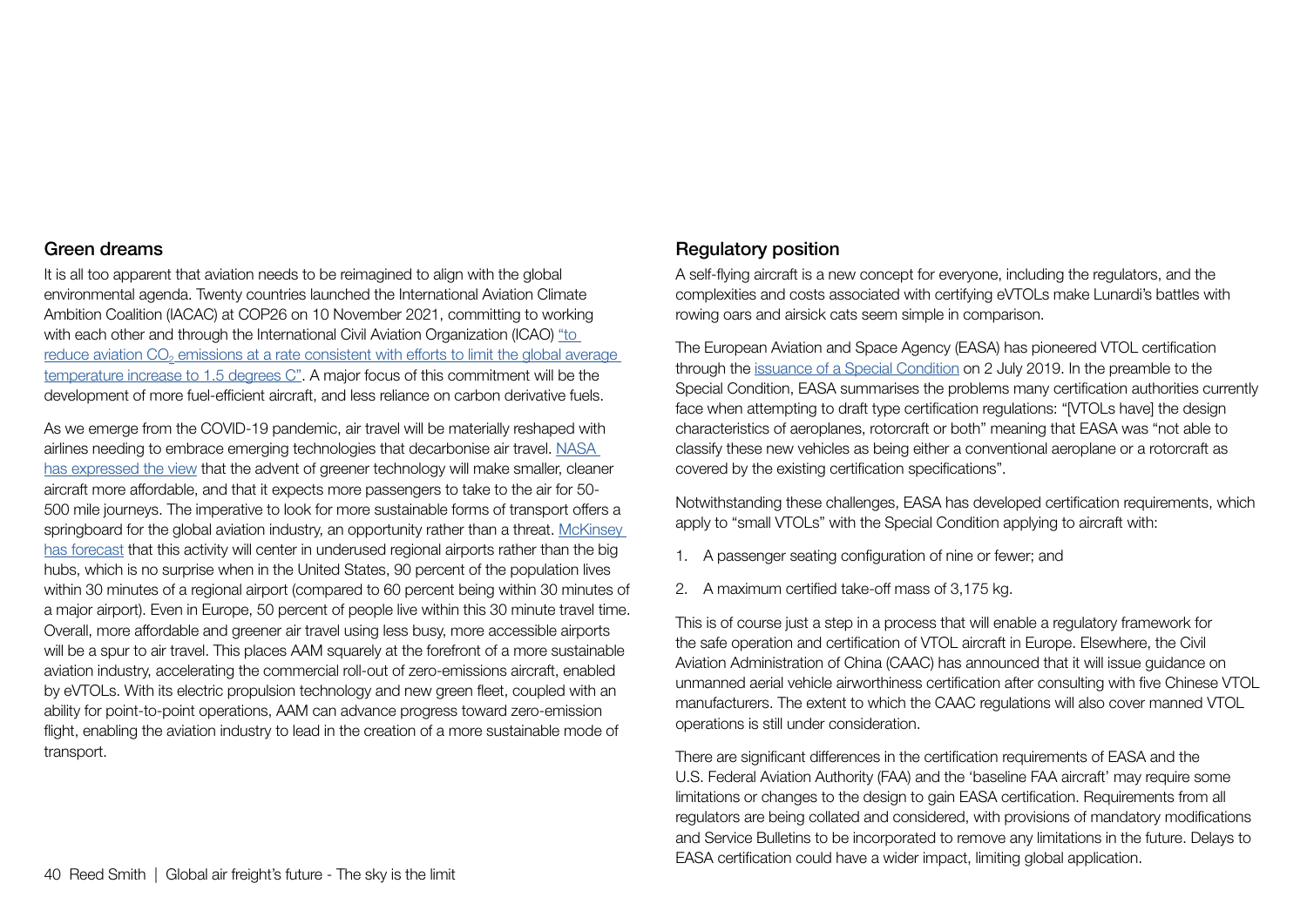

# Legal governance and legislative development

The legal issues surrounding UAM and eVTOLs are myriad and include:

- Risk allocation and liability for damage caused by accidents (as to which, see below)
- Contractual arrangements with end users (i.e., passengers or shippers)
- Cyber security and physical safety due to closer operating proximity to potentially malicious actors
- Environmental law applicable to noise and land uses
- Responsibility for inspection (particularly of unmanned eVTOLs)

Regulators must also consider the longevity of SPAC vehicles, the rigorous and costly certification process and whether current regimes are fit for purpose. In particular, the U.S. Securities and Exchange Commission (SEC) has warned that SPACs and the companies they combine with may face liability risks for projections they make during the combination process, despite the widespread impression that forward-looking statements made during the 'de-SPAC' transaction do not carry the same liability exposure as they would in a conventional initial public offering. In a statement published in April 2021, John Coates of the SEC commented that ["any simple claim about reduced liability exposure for](https://www.sec.gov/news/public-statement/spacs-ipos-liability-risk-under-securities-laws)  [SPAC participants is overstated at best, and potentially seriously misleading at worst".](https://www.sec.gov/news/public-statement/spacs-ipos-liability-risk-under-securities-laws) He feared that "participants may not have thought through all the legal implications of these statements under the circumstances of these transactions".

# Insurance coverage

The liability regimes for the carriage of passengers and cargo on board traditional civil aircraft have developed since the origin of commercial flights in the 1920s. International efforts have led to the development of recognised legal regimes, such as the Warsaw Convention 1929 and the Montreal Convention 1999, with principles from both conventions regularly incorporated into national laws concerning domestic carriage. However, recent lessons learnt by the insurance community from developments in the UAV/drone market have demonstrated that traditional policy wordings (such as AVN1C) are probably not fit for purpose when it comes to insuring new technology, such as eVTOLs, and new insurance policy wordings will need to be developed.

While hull and physical damage coverage is likely to be similar to existing aviation coverage, liability will be different by virtue of eVTOLs operating at lower altitudes above densely populated areas. Operators' liability exposures could be significant in the event that an accident occurs in a busy urban environment, due to the potential to cause injury to not just passengers but also property and individuals on the ground or in nearby buildings. Whilst historically air crashes have thankfully been infrequent, with eVTOLs operating more like a road-going car, there is clearly an exponentially greater risk of accidents, and the associated costly claims. Can this be met with a traditional aircraft policy with new endorsements, or will it, as we assume, be a new policy and product altogether?

Manufacturers and operators will also need to consider how to apportion liability among themselves, as well as the risks that can be passed on to end users via their contractual ticketing arrangements. A careful balance will need to be struck because overly robust indemnity and liability wording could significantly undermine confidence in the industry and would no doubt be met with resistance from regulators and legislators (if not already fettered by consumer protection legislation). It seems likely that new laws will be required to deal with matters such as minimum liability requirements, which will be crucial to the development of a safe environment in which the industry can develop and generate revenue, while also overcoming a barrier to the public's adoption.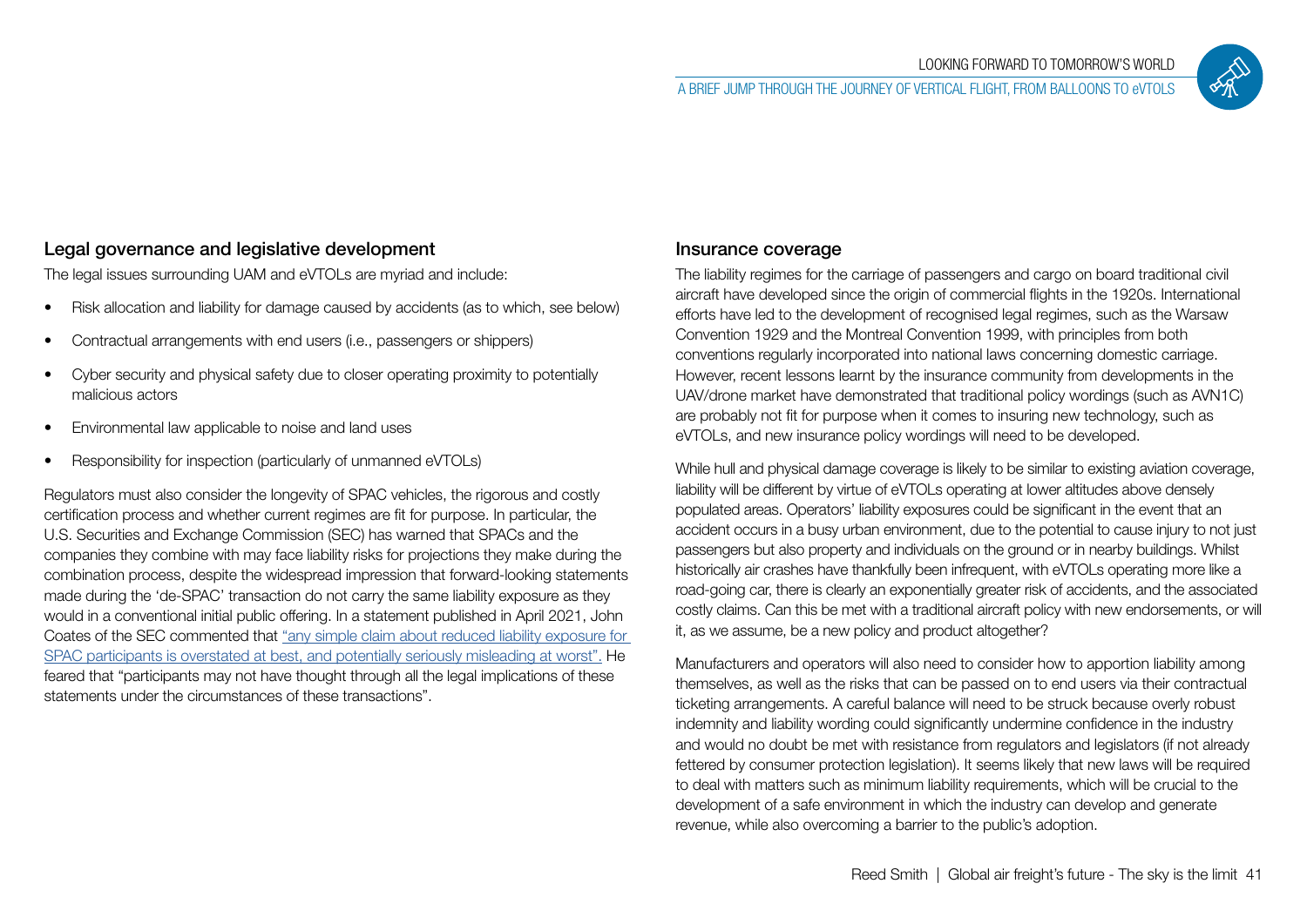## Closing thoughts

The vertical take-off has come a long way since Lunardi's flight in 1784.

Like the balloon, the jet engine and other technology before and since, it is anticipated that AAM will revolutionise air transportation in the coming years, and there is a pressing need to act now to understand the legislative, regulatory, and infrastructure needs of this emergent technology.

In the United Kingdom, the government has stated its intention for the UK to be a world leader in shaping the future of transport, passing the Air Traffic Management and Unmanned Aircraft Act 2021 in April 2021. Going further, in October 2021 the UK Civil Aviation Authority announced an industry consortium looking into eVTOL safety, with members including Virgin Atlantic, Joby, Vertical Aerospace and NATS (the primary provider of air traffic control services). In the United States, in November 2021, two new bills were passed in the United States, focussed on the AAM sector. In particular, the House of Representative's Advanced Air Mobility Coordination and Leadership Act calls for the development of an interagency working group to help the federal government develop a strategy to promote AAM. The bipartisan legislation is expected to help advance the sector in the expectation that AAM will provide additional transportation options, create jobs and advance environmental sustainability. A similar bill was passed by the Senate Committee on Commerce, Science and Transportation. Beyond aircraft certification, these bills reflect the ever-increasing recognition of this exciting emerging sector, which brings economic, infrastructure and workforce opportunities, but also potential physical and digital security risks that will need to be carefully identified and mitigated.

#### **Authors**



Richard Hakes Partner London +44 (0)20 3116 2996 rhakes@reedsmith.com

Richard is co-chair of our Global Aviation Group and advises clients in relation to a broad range of aviation and shipping work, with a primary focus on the financing, leasing, trading and repackaging of sophisticated transportation assets. In particular, he often advises lenders, equity investors, leasing companies, asset managers and operators. His role frequently entails partnering with clients who are looking at some of the most complex and innovative transactions in the transportation space, as a result of which he has also been engaged by participants in the nascent Advanced Air Mobility sector, including in respect of the acquisition and financing of drone and eVTOL aircraft. Ranked by leading directories and named on multiple occasions as one of the leading individuals in the world of commercial aviation, Richard has been described by clients in *Chambers UK* as "a source of great counsel, not just on purely legal matters, but also on commercial aspects, where his market knowledge and commercial pragmatism are extremely valuable". He is often published and quoted by leading industry publications, and speaks regularly at industry events for both the shipping and aviation markets worldwide.